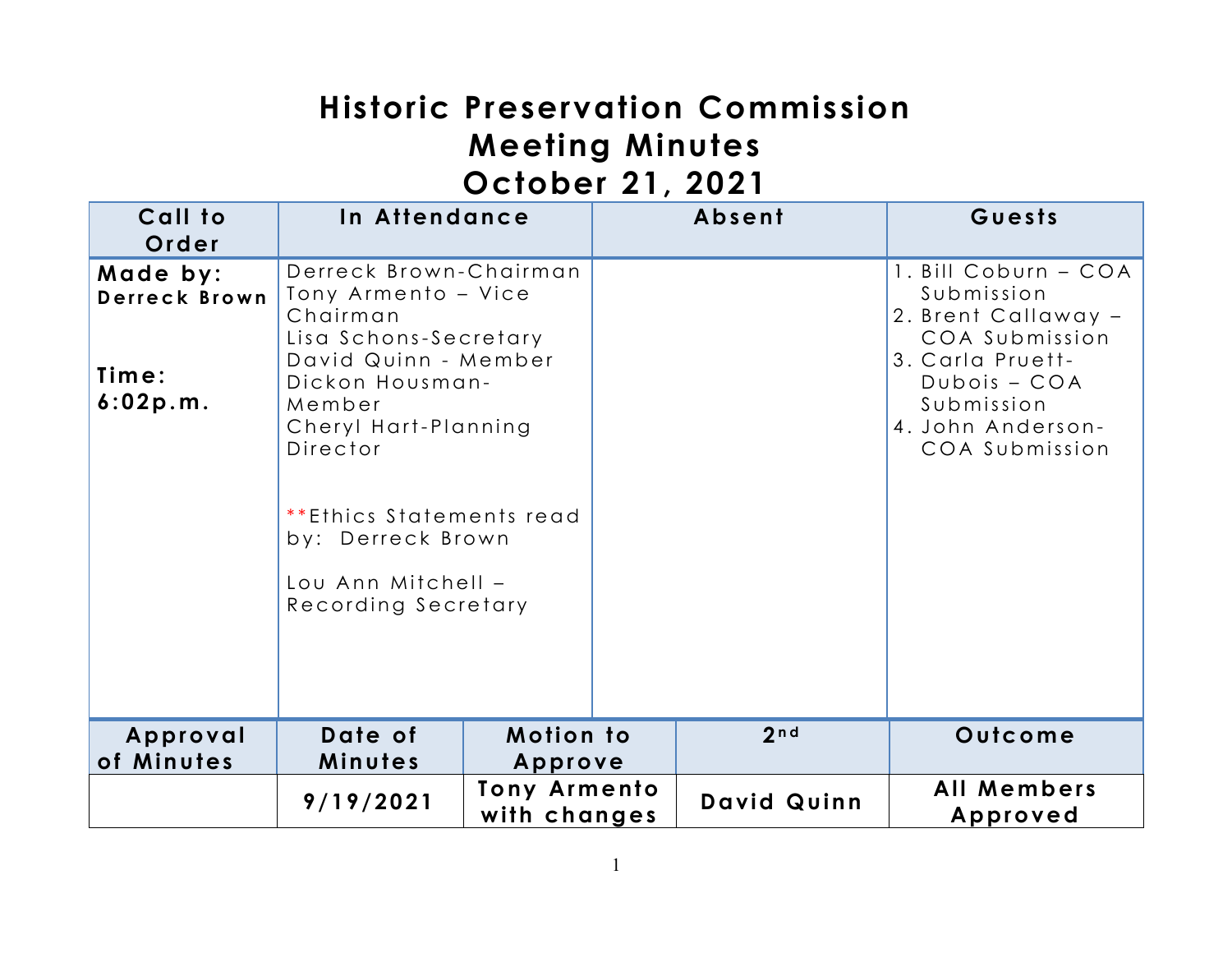| Treasury<br>Report | <b>Starting Balance</b>                                                                                                                                                            |               | <b>Expenditures since</b><br>last meeting | <b>Current Balance</b>                                                                  |
|--------------------|------------------------------------------------------------------------------------------------------------------------------------------------------------------------------------|---------------|-------------------------------------------|-----------------------------------------------------------------------------------------|
|                    | Current: 1553.18<br>Includes carry over and<br>anonymous donation<br>$$389.00*$<br>(*Special Purpose Contest fund<br>can be carried year to year)<br>No disbursements since August | secretary fee | $$85.00 - recording$                      | Current General Use<br>Balance<br>\$1553.18<br>\$389.00 for<br>remainder of the<br>year |
|                    |                                                                                                                                                                                    |               |                                           |                                                                                         |

## **Summary of Approved Minor Works: N/A**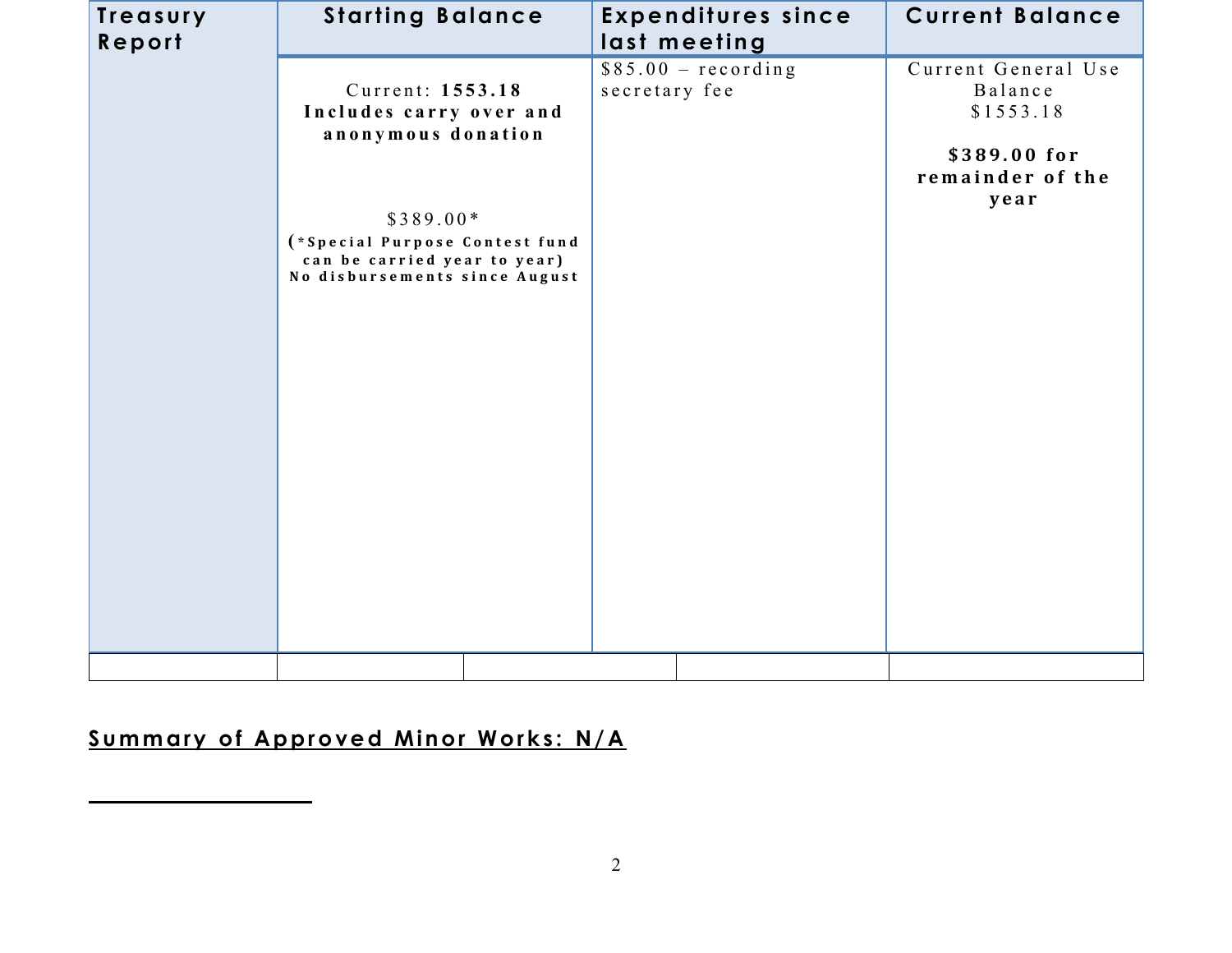#### Lisa Schons provided the swearing in of the home owners for his/her COA presentation. No conflicts were stated.

| 308 Main Street, Oxford NC 27565<br><b>Property Address:</b><br>Sworn stakeholders:<br>John Anderson<br>Contributing Residential<br>Property type:<br>Project type:<br>Landscaping and concrete work<br>HPC Conflicts of Interest declared:<br>None                                                                                                                                                                                                                                                                                                                                                                                                                                                                                                                       |                                                                                  |                                                                                                                                                                                                                                                       |
|---------------------------------------------------------------------------------------------------------------------------------------------------------------------------------------------------------------------------------------------------------------------------------------------------------------------------------------------------------------------------------------------------------------------------------------------------------------------------------------------------------------------------------------------------------------------------------------------------------------------------------------------------------------------------------------------------------------------------------------------------------------------------|----------------------------------------------------------------------------------|-------------------------------------------------------------------------------------------------------------------------------------------------------------------------------------------------------------------------------------------------------|
| <b>Factors Considered *</b><br><b>Project Description</b>                                                                                                                                                                                                                                                                                                                                                                                                                                                                                                                                                                                                                                                                                                                 | **                                                                               | Outcome                                                                                                                                                                                                                                               |
| Height of proposed Structure<br>The property owner is requesting COA approval to<br>1. Landscaping front and side yards<br>Setback/placement of<br>structure<br>2. Remove old, cracked concrete flagstone,<br><b>Exterior Construction</b><br>concrete work. Replaced with new flagstone in<br><b>Materials</b><br>various sizes.<br><b>Exterior Colors</b><br>Note: Removed "removal of shrubbery" from the<br>agenda since it falls under regular maintenance.<br><b>Architectural Details</b><br>Advised Dr. Anderson to discuss the railing with<br>Cheryl to see if COA submission is required.<br>Roof (shape/form/materials)<br>Doors/Windows/Fenestrations<br>General form and proportion<br>Appurtenant fixtures<br><b>Structural Conditions</b><br><b>Trees</b> | 1.C.2.C.3.<br>$\mathsf{C}$<br>1.C 2.C<br>3.C<br>1.C 2.C<br>3.C<br>1.C 2.C<br>3.C | 1. David Quinn<br>made a motion<br>that the COA is<br>congruent with the<br><b>Oxford Design</b><br>Guidelines 13.100,<br>13.101, 13.102,<br>13.103 and 13.104<br>and should<br>therefore be<br>approved.<br>It was seconded<br>by Dickon<br>Housman. |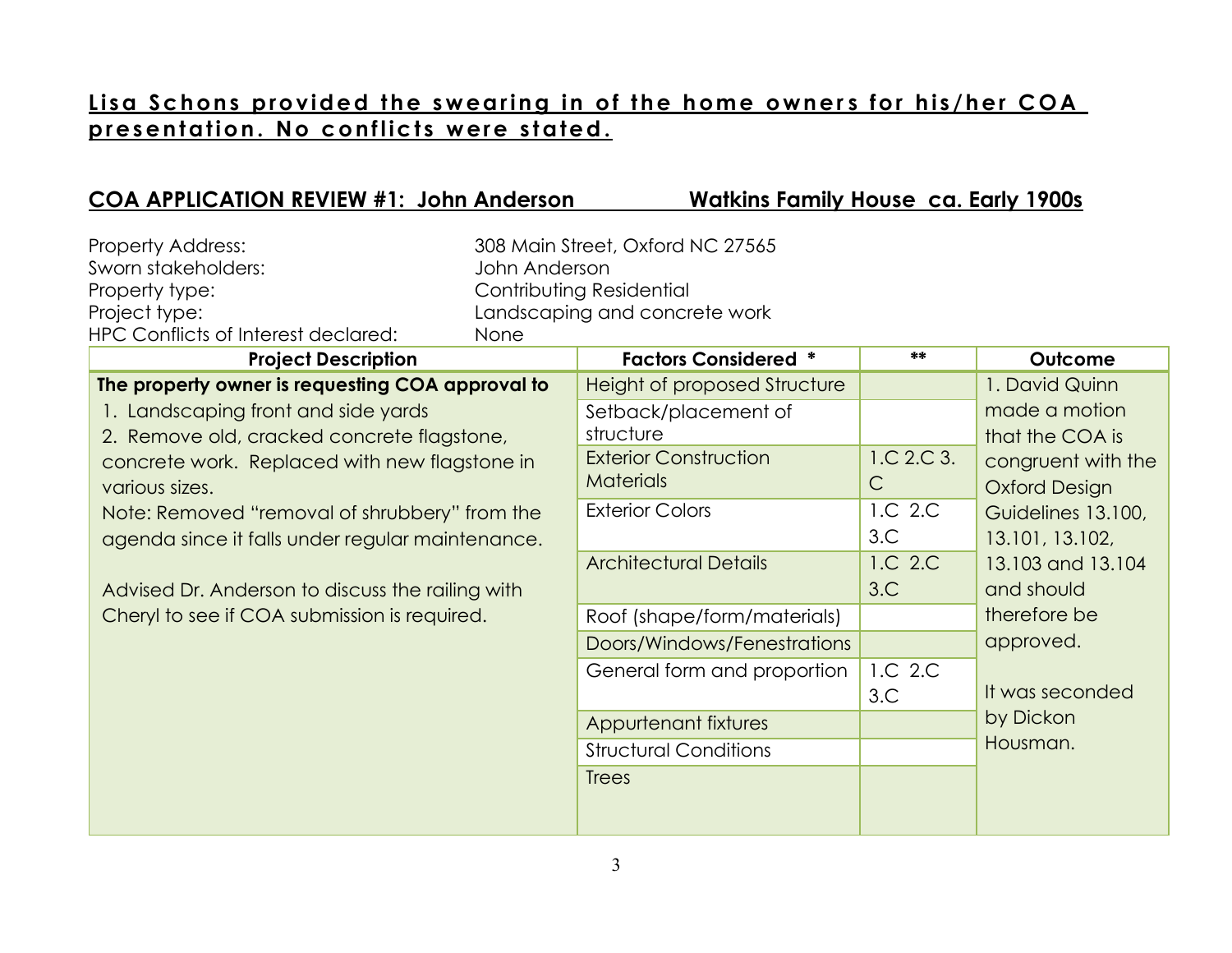|        |                                                                   |  | The HPC voted<br>unanimously to<br>approve. |
|--------|-------------------------------------------------------------------|--|---------------------------------------------|
| $\ast$ | See attached HPC worksheet for full details of factors considered |  |                                             |

## **COA APPLICATION REVIEW #2: Brent Callaway EG Cruise House ca 1909 - 1915**

| <b>Project Description</b>          |                       | <b>Factors Considered *</b>         | ** | Outcome |
|-------------------------------------|-----------------------|-------------------------------------|----|---------|
| HPC Conflicts of Interest declared: | <b>None</b>           |                                     |    |         |
| Project type:                       | Replace Shingles      |                                     |    |         |
| Property type:                      |                       | Contributing Residential            |    |         |
| Sworn stakeholders:                 | <b>Brent Callaway</b> |                                     |    |         |
| Property Address:                   |                       | 207 Gilliam Street, Oxford NC 27565 |    |         |

| 1.01                                               | . 96.1913 89.191961          |              | ------               |
|----------------------------------------------------|------------------------------|--------------|----------------------|
| The property owner is requesting COA approval to   | Height of proposed Structure |              | 1. Tony Armento      |
| 1. Replace failing shingles on roofing over back   | Setback/placement of         |              | made a motion        |
| porch (over 20 sq. ft). Color will remain the same | structure                    |              | that the COA is      |
|                                                    | <b>Exterior Construction</b> | 1.C. 2.C. 3. | congruent with the   |
|                                                    | <b>Materials</b>             | С            | <b>Oxford Design</b> |
|                                                    | <b>Exterior Colors</b>       | 1.C 2.C      | Guidelines 5.104     |
|                                                    |                              | 3.C          | and should           |
|                                                    | <b>Architectural Details</b> | 1.C 2.C      | therefore be         |
|                                                    |                              | 3.C          | approved.            |
|                                                    | Roof (shape/form/materials)  |              |                      |
|                                                    | Doors/Windows/Fenestrations  |              |                      |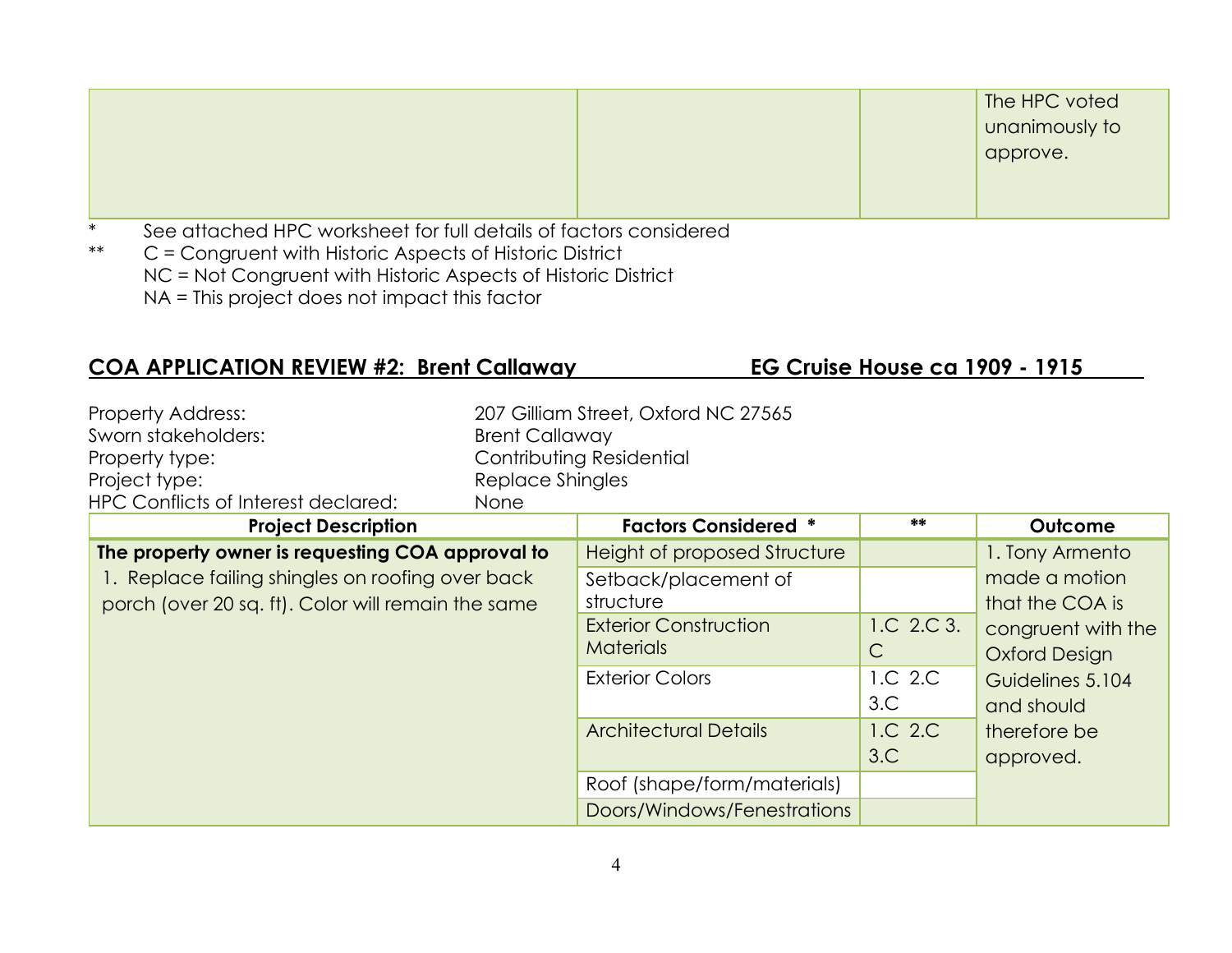|        |                                                                   | General form and proportion  | 1.C 2.C<br>3.C | It was seconded<br>by David Quinn. |
|--------|-------------------------------------------------------------------|------------------------------|----------------|------------------------------------|
|        |                                                                   | Appurtenant fixtures         |                |                                    |
|        |                                                                   | <b>Structural Conditions</b> |                | The HPC voted                      |
|        |                                                                   | <b>Trees</b>                 |                | unanimously to<br>approve.         |
| $\ast$ | See attached HPC worksheet for full details of factors considered |                              |                |                                    |

## **COA APPLICATION REVIEW #3: Bill Coburn Luther Stark House ca. Early 1904**

| <b>Property Address:</b>            | 214 College Street, Oxford NC 27565 |
|-------------------------------------|-------------------------------------|
| Sworn stakeholders:                 | Bill Coburn                         |
| Property type:                      | Contributing Residential            |
| Project type:                       | Roof repair and wall repair         |
| HPC Conflicts of Interest declared: | <b>None</b>                         |

| <b>Project Description</b>                         | <b>Factors Considered *</b>         | **         | Outcome              |
|----------------------------------------------------|-------------------------------------|------------|----------------------|
| The property owner is requesting COA approval to   | <b>Height of proposed Structure</b> |            | 1. Tony Armento      |
| 1. Replace rotting back porch land roof with metal | Setback/placement of                |            | made a motion        |
| roof matching the house.                           | structure                           |            | that COA is          |
|                                                    | <b>Exterior Construction</b>        | 1.C.2.C.3. | congruent with the   |
|                                                    | <b>Materials</b>                    | C          | <b>Oxford Design</b> |
|                                                    | <b>Exterior Colors</b>              | 1.C 2.C    | Guidelines 5.103     |
|                                                    |                                     | 3.C        |                      |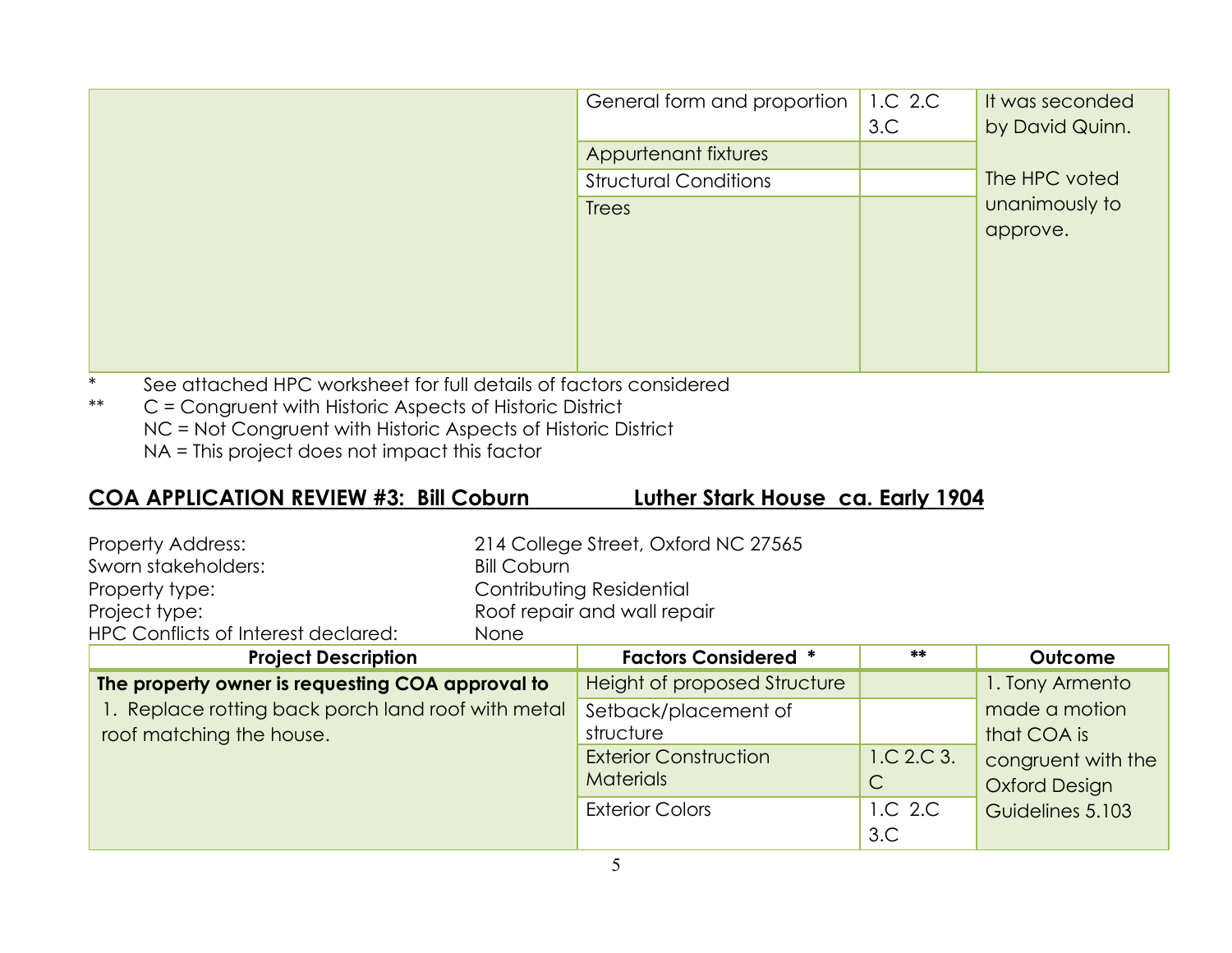| 2. Replace crumbling brick retaining wall with rock               | <b>Architectural Details</b> | 1.C 2.C | and should           |
|-------------------------------------------------------------------|------------------------------|---------|----------------------|
| retaining wall to match the south side of the yard.               |                              | 3.C     | therefore be         |
| Wall will be dry stacked on the existing ground.                  | Roof (shape/form/materials)  |         | approved.            |
|                                                                   | Doors/Windows/Fenestrations  |         |                      |
|                                                                   | General form and proportion  | 1.C 2.C | It was seconded      |
|                                                                   |                              | 3.C     | by Lisa Schons.      |
|                                                                   | Appurtenant fixtures         |         |                      |
|                                                                   | <b>Structural Conditions</b> |         | The HPC voted        |
|                                                                   | <b>Trees</b>                 |         | unanimously to       |
|                                                                   |                              |         | approve.             |
|                                                                   |                              |         |                      |
|                                                                   |                              |         | 2. Dickon            |
|                                                                   |                              |         | Housman made a       |
|                                                                   |                              |         | motion that COA is   |
|                                                                   |                              |         | congruent with the   |
|                                                                   |                              |         | <b>Oxford Design</b> |
|                                                                   |                              |         | Guidelines 14.102,   |
|                                                                   |                              |         | 14.103, 14.104 and   |
|                                                                   |                              |         | should therefore     |
|                                                                   |                              |         | be approved.         |
|                                                                   |                              |         |                      |
|                                                                   |                              |         | It was seconded      |
|                                                                   |                              |         | by David Quinn.      |
| See attached HPC worksheet for full details of factors considered |                              |         |                      |

## **COA APPLICATION REVIEW #4: Carla Pruett-Dubois Former Oxford Female Seminary ca. Early 1904**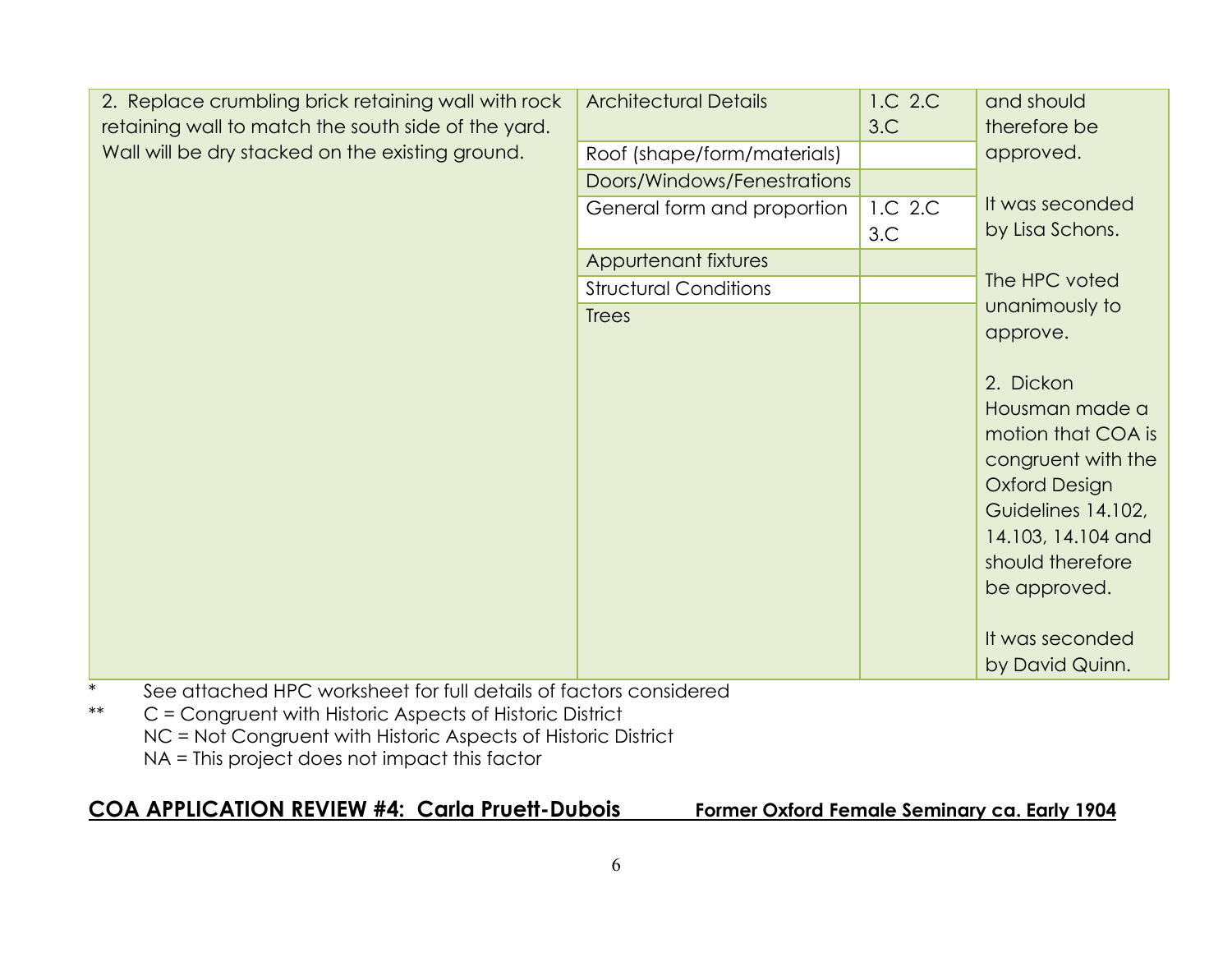| <b>Property Address:</b>            | 307 Raleigh Street, Oxford NC 27565                                                                                             |
|-------------------------------------|---------------------------------------------------------------------------------------------------------------------------------|
| Sworn stakeholders:                 | Carla Pruett-Dubois                                                                                                             |
| Property type:                      | Contributing Residential                                                                                                        |
| Project type:                       | Tree removal, retaining wall, planter boxes, remove driveway and<br>replace, repair of brick, extend porch and replace walkway. |
| HPC Conflicts of Interest declared: | None                                                                                                                            |

| <b>Project Description</b>                             | <b>Factors Considered *</b>  | **           | Outcome              |
|--------------------------------------------------------|------------------------------|--------------|----------------------|
| The property owner is requesting COA approval to       | Height of proposed Structure |              | 1. Lisa Schons       |
| 1. Removal of 2 Cypress and 1 fir tree in the front    | Setback/placement of         |              | made a motion        |
| yard due to disease and overgrowth of Ivy/Kudzu        | structure                    |              | that the COA is      |
| which pose a threat to house due to overwhelming       | <b>Exterior Construction</b> | 1.C.2.C.3.   | congruent with the   |
| deterioration of the tree trunk due to the invasion of | <b>Materials</b>             | $\mathsf{C}$ | <b>Oxford Design</b> |
| Ivy/Kudzu estimated to be up to 10 years in age.       | <b>Exterior Colors</b>       | 1.C 2.C      | Guidelines 15.207    |
| Attempts to remove entangled and embedded              |                              | 3.C          | and should           |
| vines have been unsuccessful. Trees are now            | <b>Architectural Details</b> | 1.C 2.C      | therefore be         |
| beginning to deteriorate which pose a threat to        |                              | 3.C          | approved.            |
| the house should they fall. Arborist noted trees       | Roof (shape/form/materials)  |              |                      |
| need to be removed.                                    | Doors/Windows/Fenestrations  |              | It was seconded      |
|                                                        | General form and proportion  | 1.C 2.C      | by Tony Armento.     |
| 2. New retaining wall in front of home adjacent to     |                              | 3.C          |                      |
| the sidewalk to prevent further erosion of front yard. | Appurtenant fixtures         |              | The HPC voted        |
|                                                        | <b>Structural Conditions</b> |              | unanimously to       |
| 3. New planter boxes on front of the house to          | <b>Trees</b>                 |              | approve.             |
| protect the current brick work and enhance the         |                              |              |                      |
| curb appeal.                                           |                              |              | 2. Tony Armento      |
|                                                        |                              |              | made a motion        |
| 4. Repair of deteriorated brick due to erosion on      |                              |              | that the COA is      |
| front of home at foundation level under front porch    |                              |              | congruent with the   |
| overhang. Existing brushes that were funneling         |                              |              | <b>Oxford Design</b> |
|                                                        |                              |              | Guidelines 14.201,   |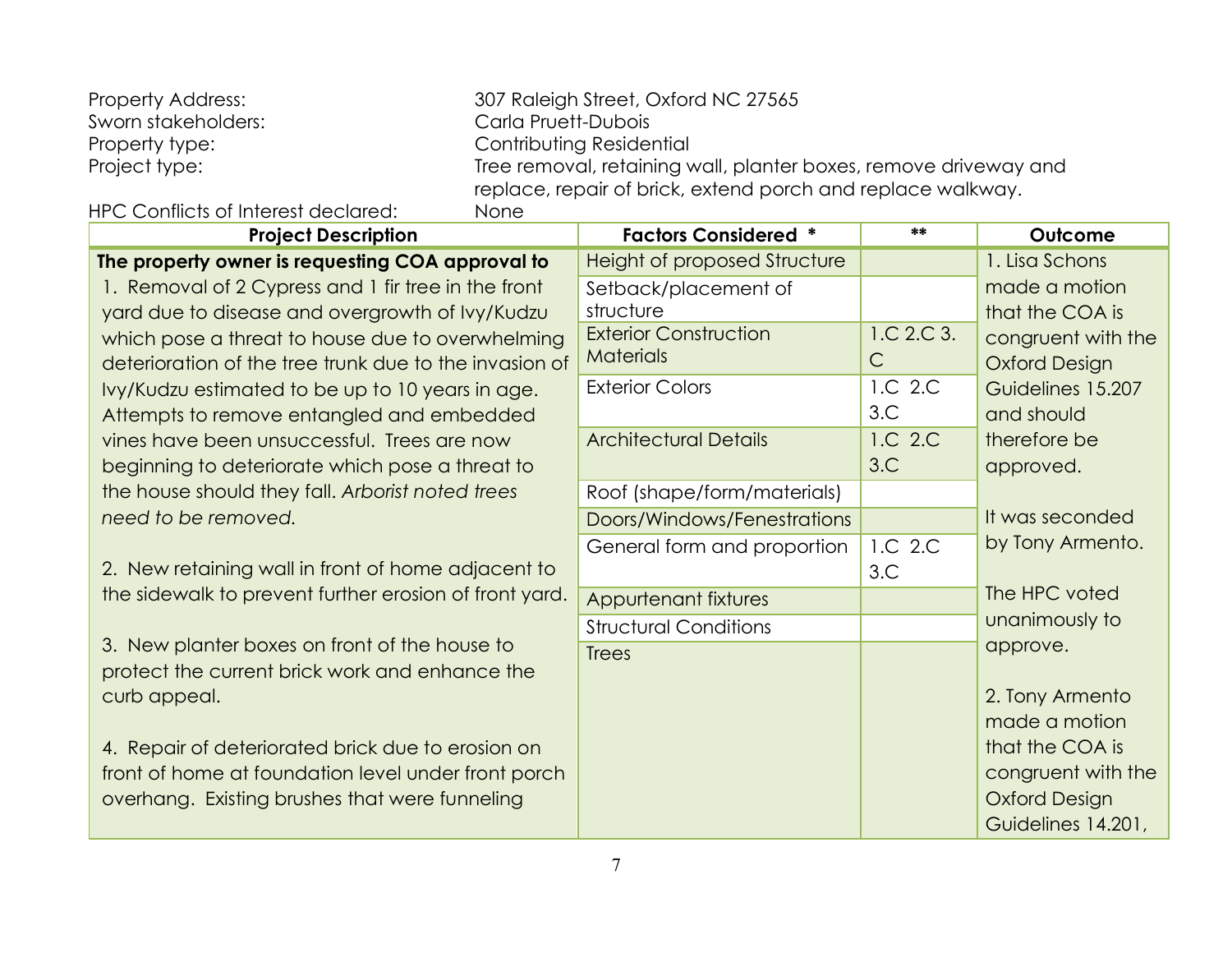water to the brick and holding moisture causing the brick to deteriorate have been removed.

5. Extend existing porch to create a continuous structure on front of the home. Pictures of original structure provided for context. Extension of the roof line over the home will be the same as the home.

6. Place stamped cement pavers over existing walkway to the house and front steps to level walkway and repair and cover crack in front steps.

14.104 and should therefore be approved.

It was seconded by Lisa Schons.

The HPC voted unanimously to approve.

3. Dickon Housman made a motion that the COA is congruent with the Oxford Design Guidelines 14.201, 14.104 and should therefore be approved.

It was seconded by Lisa Schons.

The HPC voted unanimously to approve.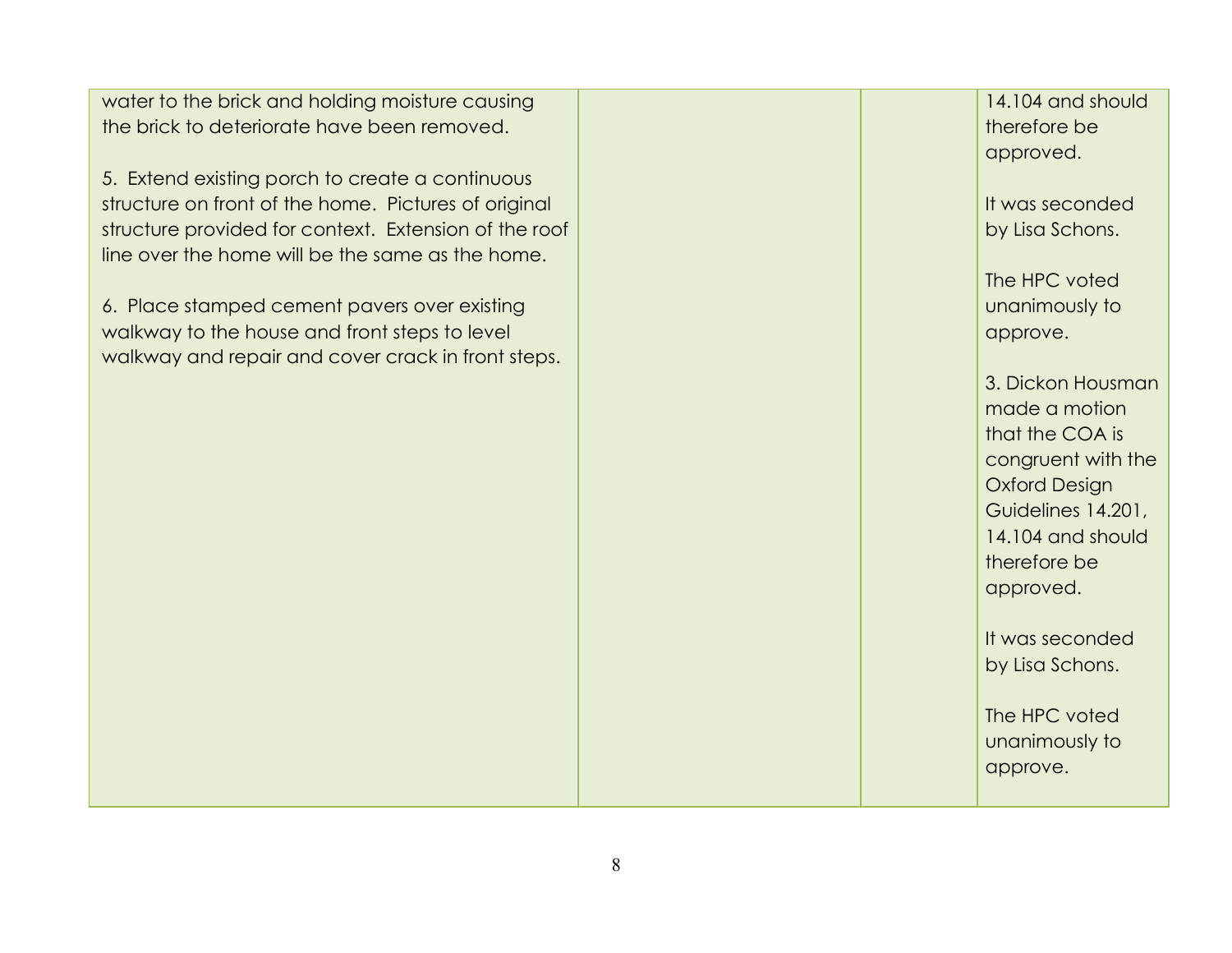|  | 4. Tony Armento          |
|--|--------------------------|
|  | made a motion            |
|  | that the COA is          |
|  | congruent with the       |
|  | <b>Oxford Design</b>     |
|  | Guidelines 3.102,        |
|  | 3.103, 3.105, with       |
|  | the stipulation that     |
|  | mortared joints be       |
|  | performed                |
|  | consistent with          |
|  | existing joints and      |
|  | should therefore         |
|  | be approved              |
|  |                          |
|  | It was seconded          |
|  | by David Quinn.          |
|  |                          |
|  | The HPC voted            |
|  | unanimously to           |
|  | approve.                 |
|  |                          |
|  | 5. Dickon                |
|  | Housman made a           |
|  | motion that the          |
|  | COA is congruent         |
|  | with the Oxford          |
|  | <b>Design Guidelines</b> |
|  | 7.105, 7.106, 7.203      |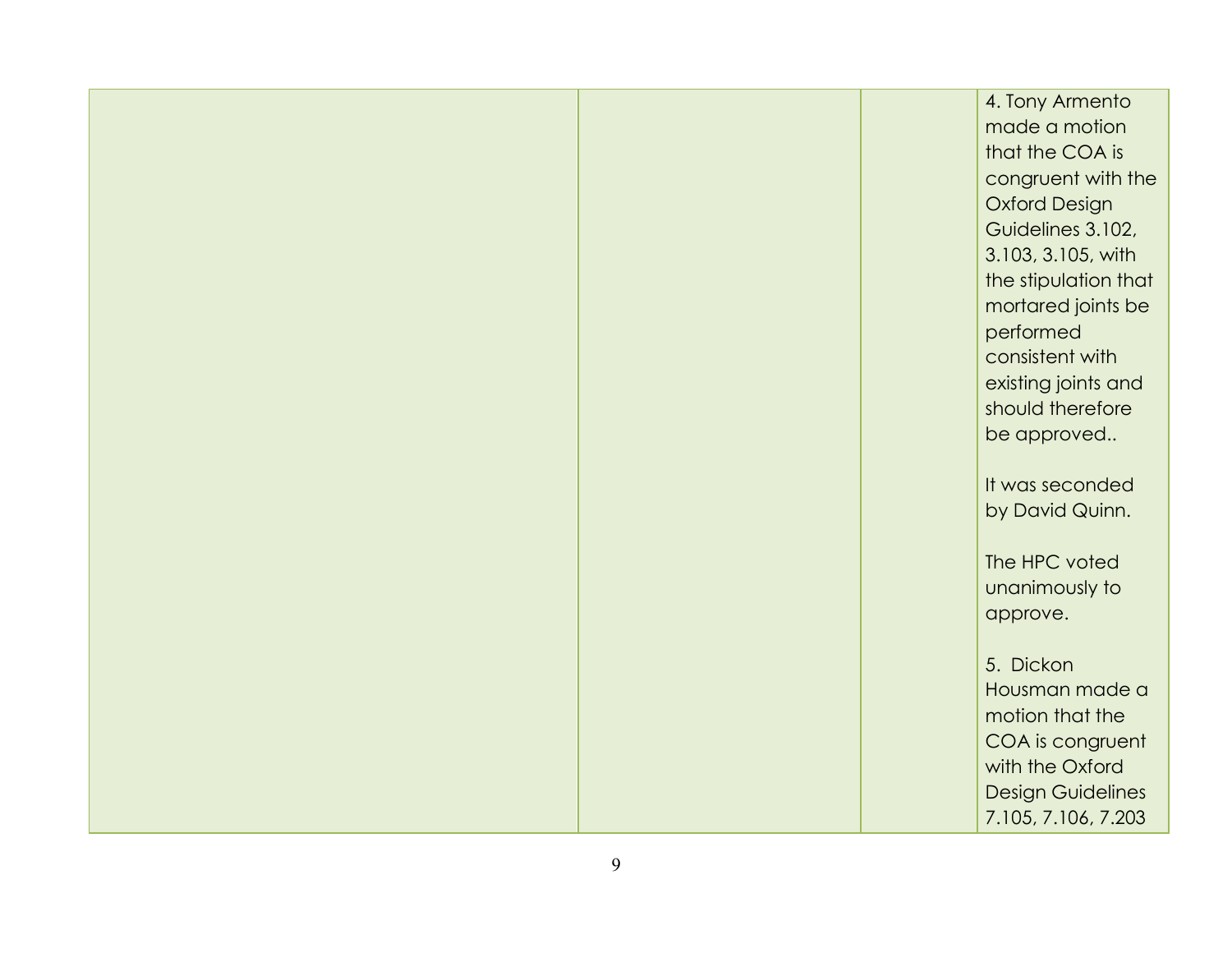|  | and should           |
|--|----------------------|
|  | therefore be         |
|  | approved.            |
|  |                      |
|  | It was seconded      |
|  |                      |
|  | by Lisa Schons.      |
|  |                      |
|  | The HPC voted        |
|  | unanimously to       |
|  | approve.             |
|  |                      |
|  | 6. Lisa Schons       |
|  | made a motion        |
|  | that the COA is      |
|  | congruent with the   |
|  | <b>Oxford Design</b> |
|  | Guidelines 13.101,   |
|  |                      |
|  | 13.102, 13.104,      |
|  | 13.200 and should    |
|  | therefore be         |
|  | approved.            |
|  |                      |
|  | It was seconded      |
|  | by Tony Armento.     |
|  |                      |
|  | The HPC voted        |
|  | unanimously to       |
|  | approve.             |
|  |                      |
|  |                      |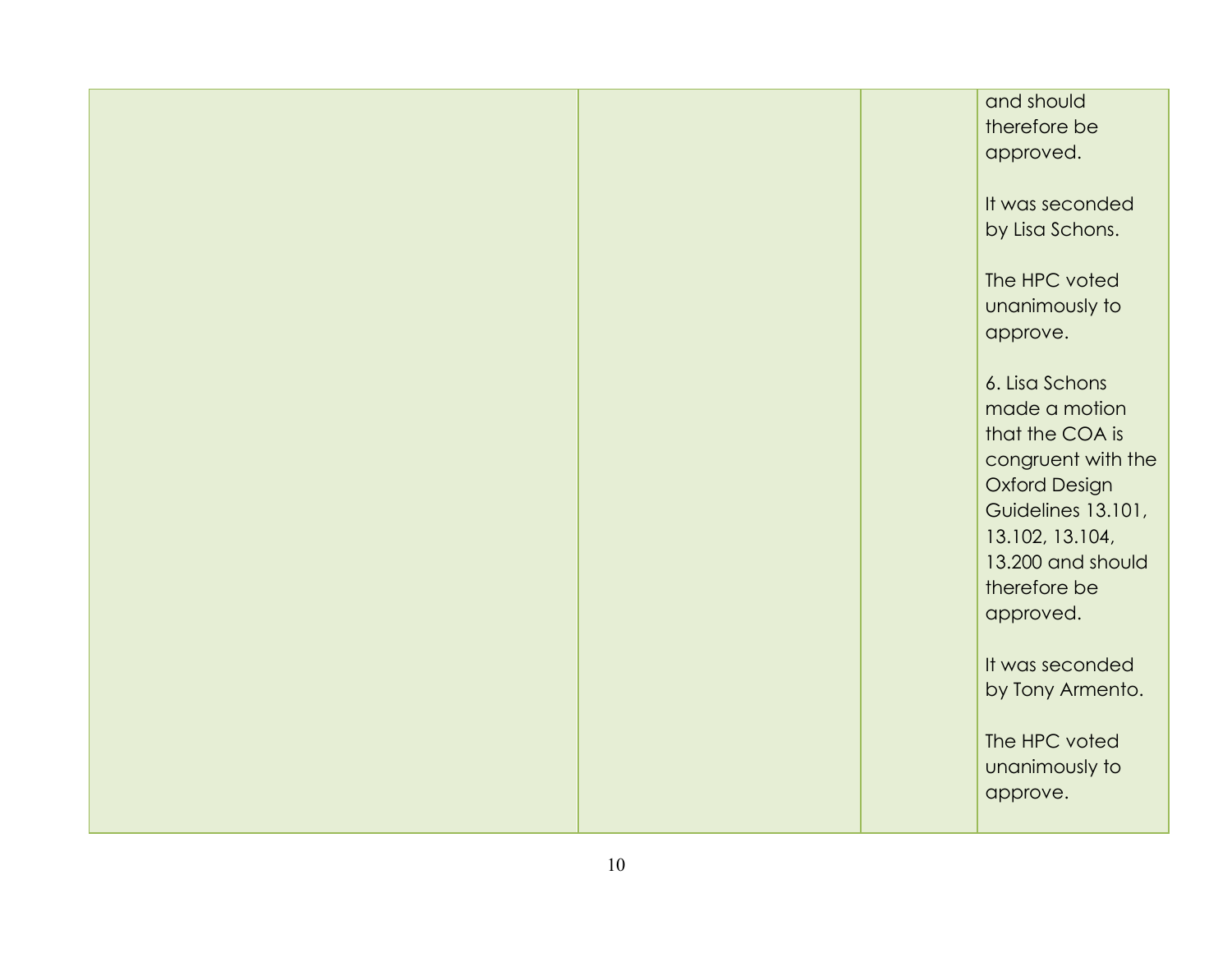- \* See attached HPC worksheet for full details of factors considered<br>\*\*  $C =$  Congruent with Historic Aspects of Historic District
- C = Congruent with Historic Aspects of Historic District NC = Not Congruent with Historic Aspects of Historic District NA = This project does not impact this factor

#### **Tony Armento swore in Lisa Schons.**

#### **COA APPLICATION REVIEW #5: Jeff and Lisa Schons Roger O'Gregory ca. Early 1880s**

Sworn stakeholders: Lisa Schons

Property Address: 414 College Street, Oxford NC 27565 Property type: Contributing Residential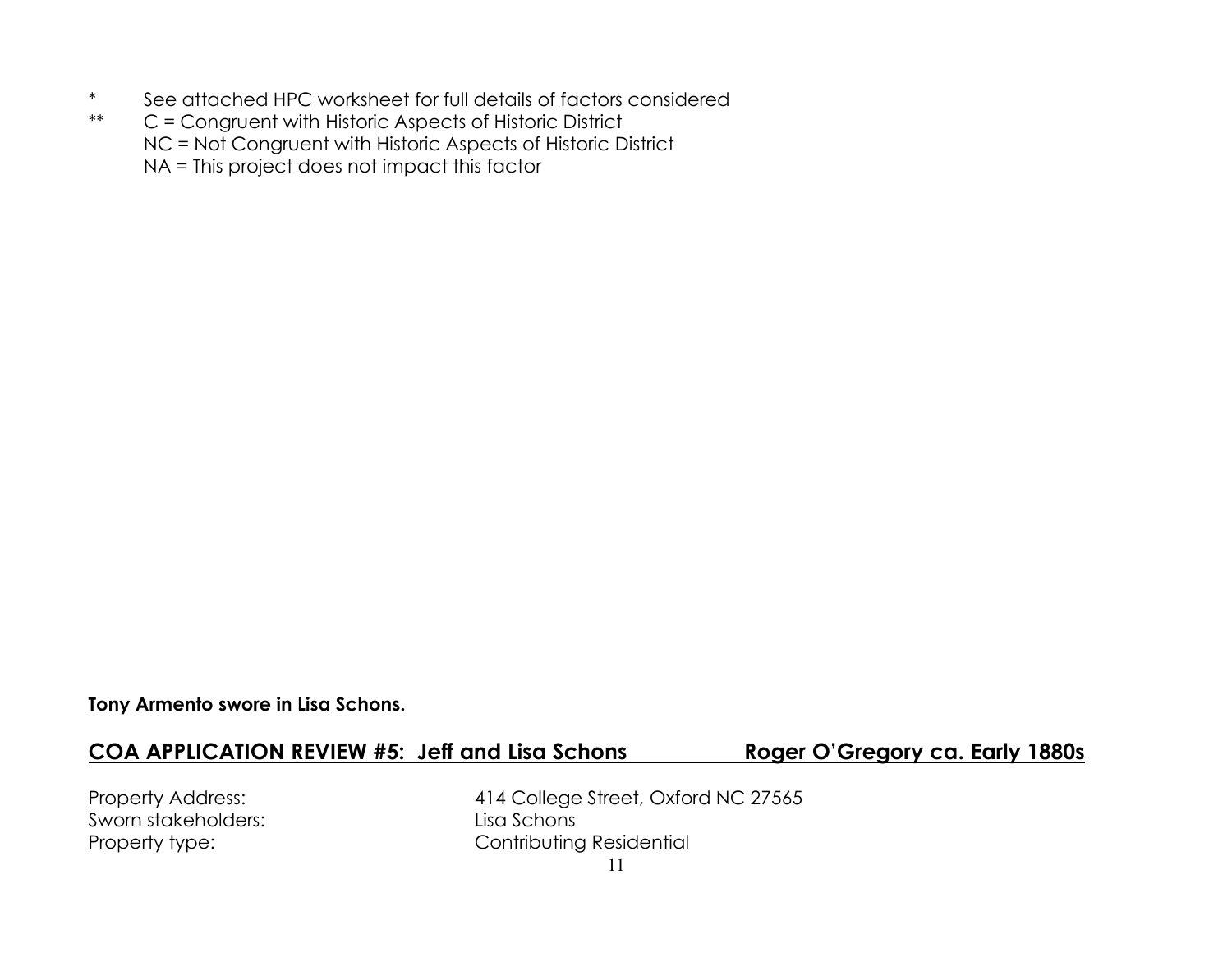Project type: repair of down spouts and porch flooring

HPC Conflicts of Interest declared: None

| <b>Project Description</b>                          | <b>Factors Considered *</b>         | $**$       | Outcome              |
|-----------------------------------------------------|-------------------------------------|------------|----------------------|
| The property owner is requesting COA approval to    | <b>Height of proposed Structure</b> |            | 1. Tony Armento      |
| Repair of soffits and facia around down spouts.     | Setback/placement of                |            | made a motion        |
| 2. Repair rotting wood flooring around front porch. | structure                           |            | that the COA is      |
| Will keep same and repaint same color.              | <b>Exterior Construction</b>        | 1.C.2.C.3. | congruent with the   |
| Homeowner is unsure how much will need to be        | <b>Materials</b>                    | C          | <b>Oxford Design</b> |
| replaced until repair is started.                   | <b>Exterior Colors</b>              | 1.C 2.C    | Guidelines 2.103,    |
|                                                     |                                     | 3.C.       | 7.103 and should     |
|                                                     | <b>Architectural Details</b>        | 1.C 2.C    | therefore be         |
|                                                     |                                     | 3.C        | approved.            |
|                                                     | Roof (shape/form/materials)         |            |                      |
|                                                     | Doors/Windows/Fenestrations         |            | It was seconded      |
|                                                     | General form and proportion         | 1.C 2.C    | by David Quinn.      |
|                                                     |                                     | 3.C        |                      |
|                                                     | Appurtenant fixtures                |            | The HPC voted        |
|                                                     | <b>Structural Conditions</b>        |            | unanimously to       |
|                                                     | <b>Trees</b>                        |            | approve.             |

\* See attached HPC worksheet for full details of factors considered

\*\* C = Congruent with Historic Aspects of Historic District

NC = Not Congruent with Historic Aspects of Historic District

NA = This project does not impact this factor

Tony Arment suggested that the commission opens up consideration for synthetic flooring to add to the guidelines revision. Added to ongoing list for Lisa Schons.

#### **COA APPLICATION REVIEW #6: David Quinn Abner N. Jones House 1857**

Sworn stakeholders: David Quinn

Property Address: 419 College Street, Oxford NC 27565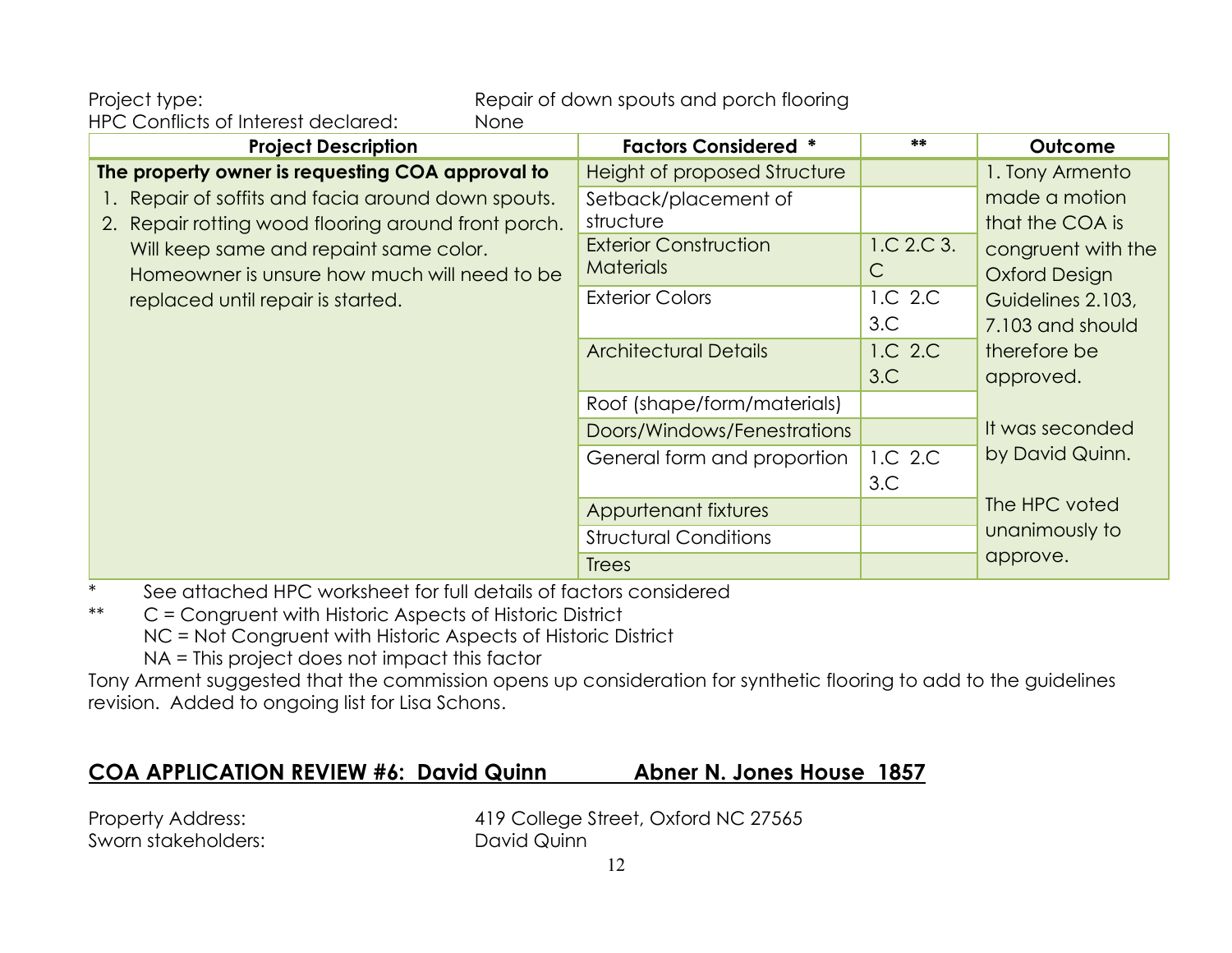| Property type:                                     |      | Contributing Residential     |              |                      |
|----------------------------------------------------|------|------------------------------|--------------|----------------------|
| Project type:                                      |      | Install front doors of home  |              |                      |
| HPC Conflicts of Interest declared:                | None |                              | **           |                      |
| <b>Project Description</b>                         |      | <b>Factors Considered *</b>  |              | Outcome              |
| The property owner is requesting COA approval to   |      | Height of proposed Structure |              | 1. The commission    |
| 1. Paint metal roof, front and back roof. Black to |      | Setback/placement of         |              | agreed a COA is      |
| Black. (was decided COA was not needed.)           |      | structure                    |              | not required since   |
| 2. Install wood doors on front of home. Center     |      | <b>Exterior Construction</b> | 1.C 2.C 3.   | the repaint will     |
| panel will be glass, not wood.                     |      | <b>Materials</b>             | $\mathsf{C}$ | remain the same      |
|                                                    |      | <b>Exterior Colors</b>       | 1.C 2.C      | color as currently   |
|                                                    |      |                              | 3.C          | on the home.         |
|                                                    |      | <b>Architectural Details</b> | 1.C 2.C      |                      |
|                                                    |      |                              | 3.C          | 2. Dickon Housman    |
|                                                    |      | Roof (shape/form/materials)  |              | made a motion        |
|                                                    |      | Doors/Windows/Fenestrations  |              | that the COA is      |
|                                                    |      | General form and proportion  | 1.C 2.C      | congruent with the   |
|                                                    |      |                              | 3.C          | <b>Oxford Design</b> |
|                                                    |      | <b>Appurtenant fixtures</b>  |              | Guidelines 6.101,    |
|                                                    |      | <b>Structural Conditions</b> |              | 6.105 and 6.109      |
|                                                    |      | <b>Trees</b>                 |              | and should           |
|                                                    |      |                              |              | therefore be         |
|                                                    |      |                              |              | approved.            |
|                                                    |      |                              |              |                      |
|                                                    |      |                              |              | It was seconded      |
|                                                    |      |                              |              | by Lisa Schons.      |
|                                                    |      |                              |              |                      |
|                                                    |      |                              |              | The HPC voted        |
|                                                    |      |                              |              | unanimously to       |
|                                                    |      |                              |              | approve.             |

\* See attached HPC worksheet for full details of factors considered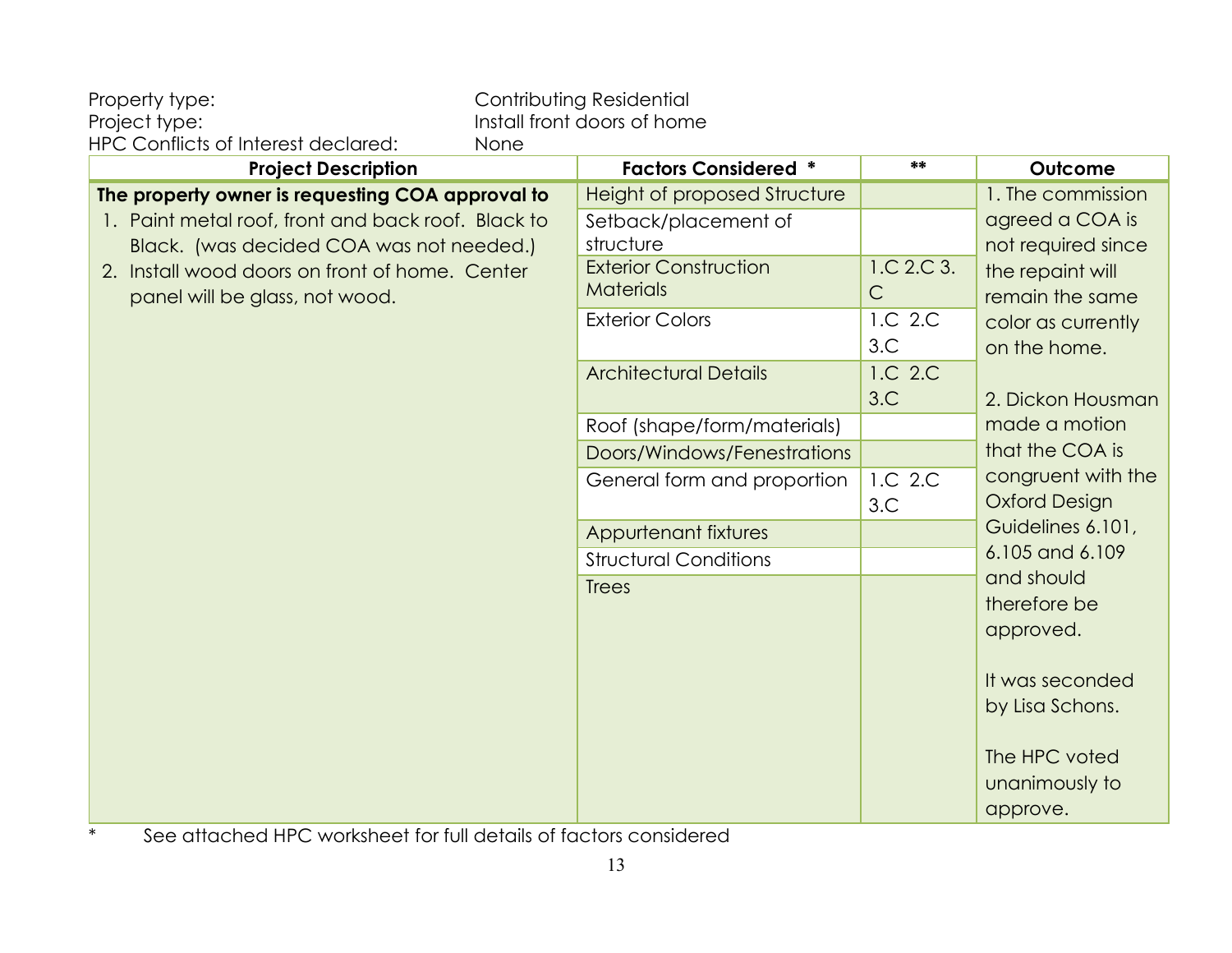#### **O ld B u s in es s**

| <b>Topic</b>                                    | <b>Discussion</b>                                                                                                                                                                                                                                                                 | Outcome                                                       |
|-------------------------------------------------|-----------------------------------------------------------------------------------------------------------------------------------------------------------------------------------------------------------------------------------------------------------------------------------|---------------------------------------------------------------|
| $(1)$ CLG<br><b>Recertification</b><br>Training | CLG training update. Thank you to Dickon and David for attending<br>the training and submitting the information by the required<br>deadline. David discussed the spray foam used in some homes and is complete.<br>the negative impact it had on the exterior of the home. It was | (1) CLG Recertification<br><b>Training articles. Training</b> |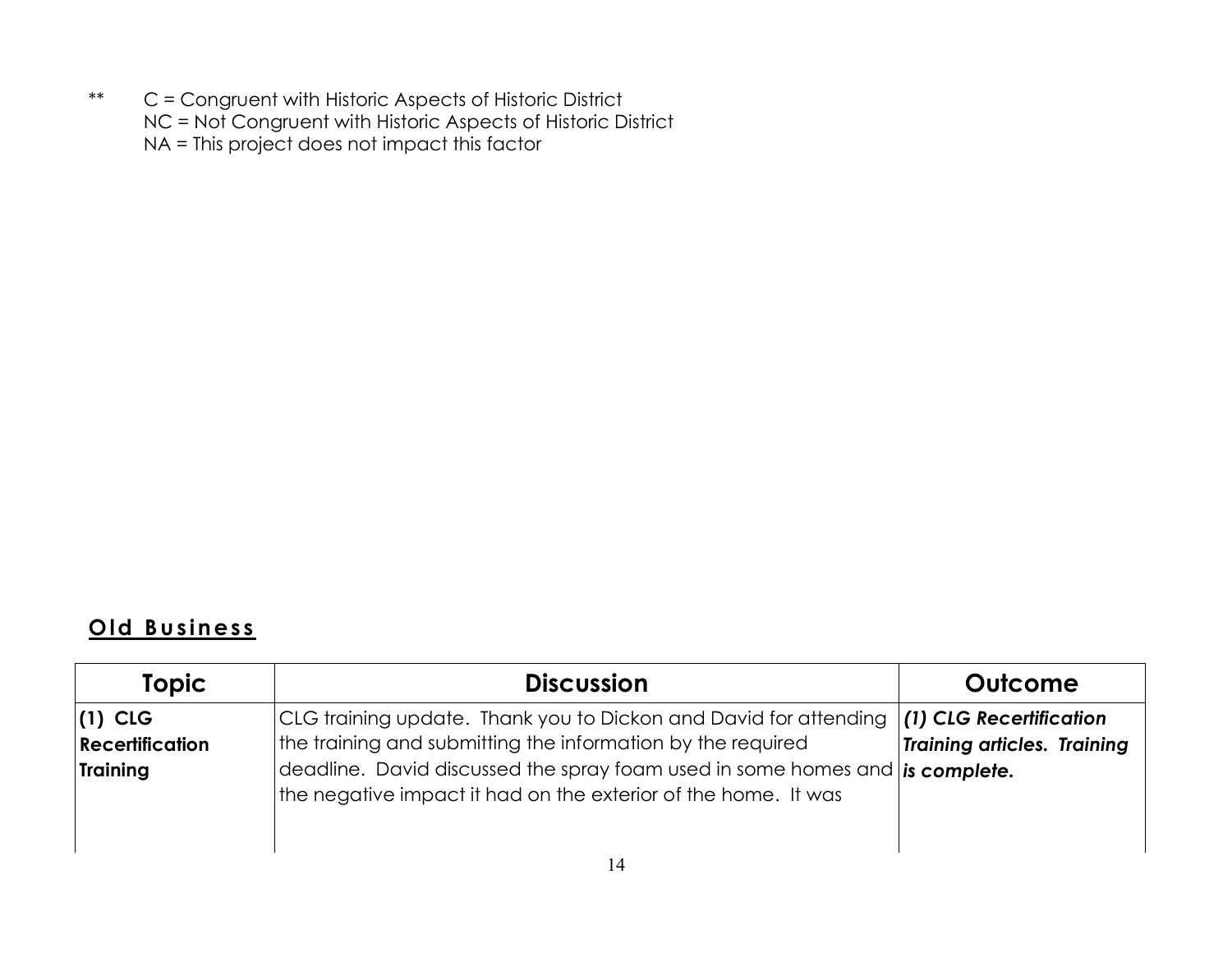|                 | interesting that you should not use foam because it is not good on<br>the exterior of a home.                                                                                                                                                                                                                                                                                                                                                                                                                                                                                                                                                                                                                                                                                                                                                                                                                                                                                                                                                                                                                                                                                                                                                                                                                                                                               |                                                                                                                                                                                                                                                                                         |
|-----------------|-----------------------------------------------------------------------------------------------------------------------------------------------------------------------------------------------------------------------------------------------------------------------------------------------------------------------------------------------------------------------------------------------------------------------------------------------------------------------------------------------------------------------------------------------------------------------------------------------------------------------------------------------------------------------------------------------------------------------------------------------------------------------------------------------------------------------------------------------------------------------------------------------------------------------------------------------------------------------------------------------------------------------------------------------------------------------------------------------------------------------------------------------------------------------------------------------------------------------------------------------------------------------------------------------------------------------------------------------------------------------------|-----------------------------------------------------------------------------------------------------------------------------------------------------------------------------------------------------------------------------------------------------------------------------------------|
| (2) 2 HPC Seats | Update regarding potential candidates for HPC Seats<br>a. Board of Commissioners will review nominations for two<br>new members at November 9th meeting. Will be sworn in<br>on 11/10 if votes are successful. Two people have<br>submitted applications, Carla Pruett-Dubios and Lillie Byer<br>Armstrong. Up for voting for approval on the Nov. 9th<br>meeting. If approved, we will have all seats filled.<br>b. Scheduling Orientation with new members after 11/9 vote<br>and swearing in – Tony Armento will reach out to the new<br>members once the vote is complete for orientation. New<br>members will receive binders and guidelines.<br>c. Lighting of the Greens - Derreck asked if it is still happening<br>this year. Members have not seen anything regarding this.<br>The commission will not have a kiosk this year. Cheryl will<br>update the commission one she knows if there will be a<br>lighting of the greens parade.<br>d. Video is not an option. Derreck stated that he will record.<br>If each video is 2-3 mins, he should be able to capture all<br>residences, or does the Commission want start out<br>focusing on certain residences, which includes those in<br>good shape, complete the recording and move forward.<br>It was announced that Mary Yount has left her position.<br>Cheryl and Derreck will see who to give this to for | (2) HPC Seats - Derreck<br>updated the commission<br>regarding the open HPC<br>seats.<br>Lighting of the Greens -<br>Cheryl will update the<br>commission the plan for<br>this.<br><b>PocketSight - Derreck will</b><br>record homes and have<br>ready for the January<br>2022 meeting. |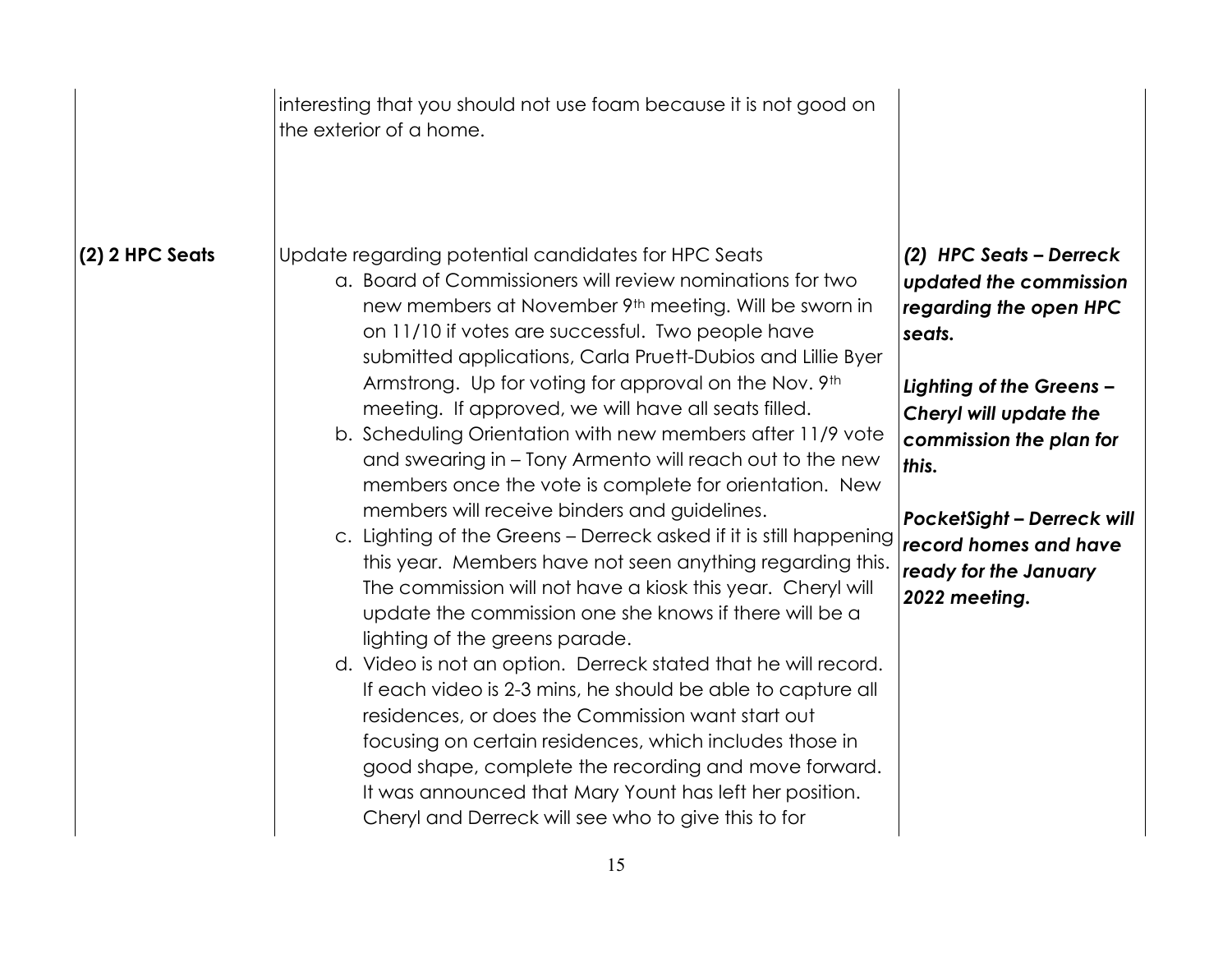|                                                                | communication. Tony suggested to discuss with the new<br>person and gage interest in this and working together on<br>this project. No replacement has been hired.                                                                                                                                                                                                                                                                                                                                                                                                                                                                                                                                                                                                                                                                                                                                                                                                                      |  |
|----------------------------------------------------------------|----------------------------------------------------------------------------------------------------------------------------------------------------------------------------------------------------------------------------------------------------------------------------------------------------------------------------------------------------------------------------------------------------------------------------------------------------------------------------------------------------------------------------------------------------------------------------------------------------------------------------------------------------------------------------------------------------------------------------------------------------------------------------------------------------------------------------------------------------------------------------------------------------------------------------------------------------------------------------------------|--|
| (2) PocketSight<br><b>Walking Tour</b><br><b>Demonstration</b> | Walking Tour: The Commission discussed the PocketSight<br>(2) PocketSight Walking<br>and how to improve the experience of the walking tour.<br><b>Tour Demonstration -</b><br>Derreck stated the sight was changed. In order to record<br>audio, Sound Cloud would be utilized. Sound Cloud is free<br>up to 3 hours of recording. Anything over 3 hours will need<br>to be paid for to keep the sound cloud space. It is \$179.00<br>per year. Sound cloud contains audio and exterior photos<br>of homes. David asked if Derreck would consider interior<br>non-personal photos of home architectural features?<br>Derreck stated a link could be shared that would contain<br>the interior photos. Derreck will review other options for<br>additional photos and report back to the Commission.<br>Video is not an option. Derreck stated that he will record.<br>If each video is 2-3 mins, he should be able to capture all<br>residences, or does the Commission want start out |  |
|                                                                | focusing on certain residences, which includes those in<br>good shape, complete the recording and move forward.<br>It was announced that Mary Yount has left her position.<br>Cheryl and Derreck will see who to give this to for<br>communication. Tony suggested to discuss with the new<br>person and gage interest in this and working together on<br>this project. No replacement has been hired.                                                                                                                                                                                                                                                                                                                                                                                                                                                                                                                                                                                 |  |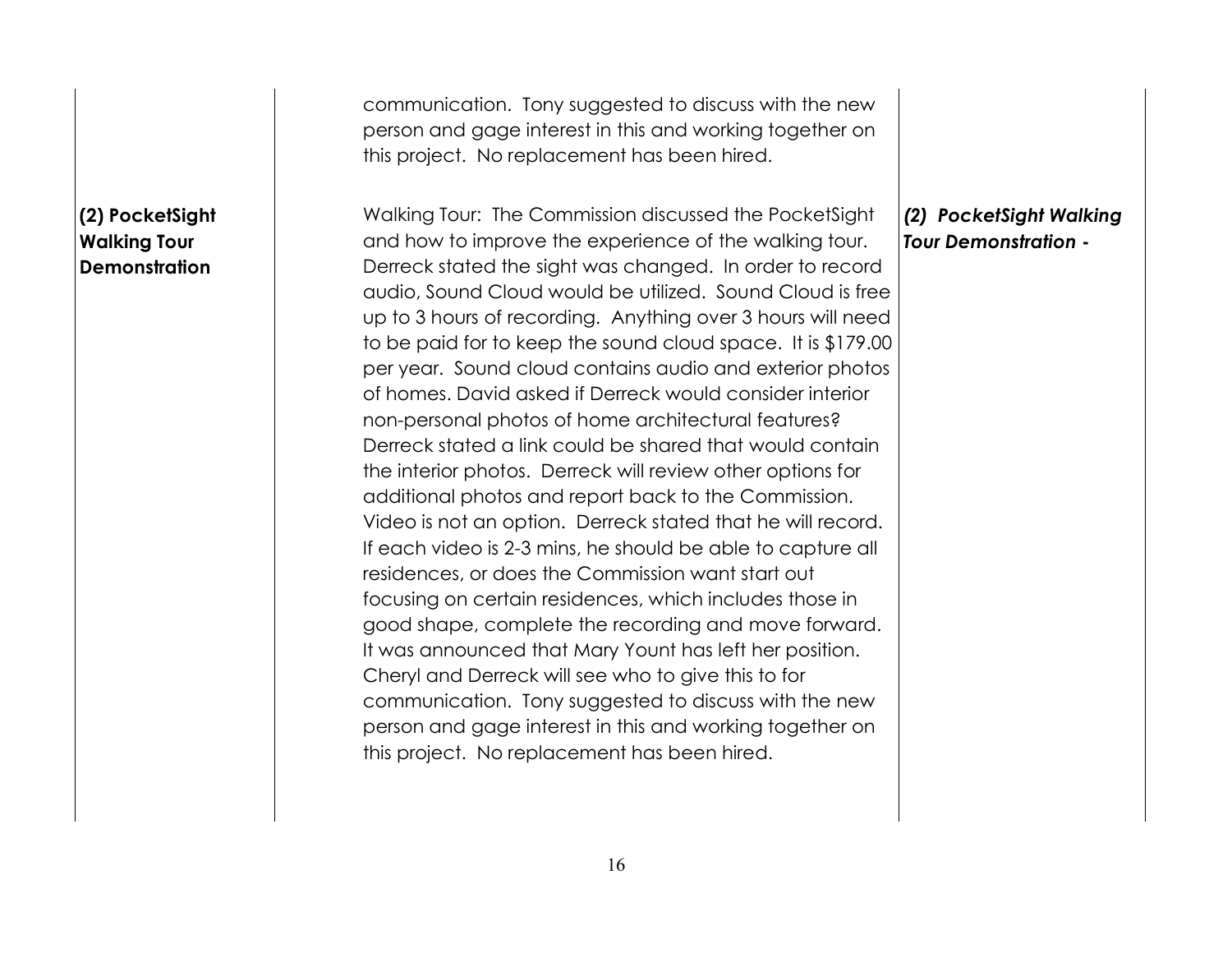| <b>Topic</b>                                                            | <b>Discussion</b>                                                                                                                                                                                                                                                                                                                                                                                                                                                                                                                                                                                                                                                                           | Outcome                                                                                                                                                                                                                                                                                                 |
|-------------------------------------------------------------------------|---------------------------------------------------------------------------------------------------------------------------------------------------------------------------------------------------------------------------------------------------------------------------------------------------------------------------------------------------------------------------------------------------------------------------------------------------------------------------------------------------------------------------------------------------------------------------------------------------------------------------------------------------------------------------------------------|---------------------------------------------------------------------------------------------------------------------------------------------------------------------------------------------------------------------------------------------------------------------------------------------------------|
| (1) Update Granville<br><b>Tourism Grant for</b><br><b>Walking Tour</b> | The commission received the \$600 grant and discussed how best to<br>utilize the funds to improve the walking tour. The Commission<br>received the grant and should be used by May of 2022 and the<br>commission has to match the amount awarded. Derreck<br>suggested we use for the Walking Tour or we could update the<br>pamphlets. Discussion was held around the logistics of recreating<br>the pamphlet. Tony stated he believes it was done by the city but<br>could not confirm who did the pamphlet.<br>Derreck asked if Lisa's husband could help work on redoing the only<br>pamphlet we have.                                                                                  | (1) Update Granville<br><b>Tourism Grant for Walking</b><br>Tour - Derreck will take<br>the pamphlet to Lisa.                                                                                                                                                                                           |
| (2) Tree Artwork on<br><b>College Street</b><br><b>Discussion</b>       | The Commission discussed back in 2020 when trees were cut down<br>and trimmed, people voiced opinions around trees being cut. This<br>was done by Duke Energy. Duke Energy cut down trees that<br>needed to be removed. 2 trees on College Street were ones that<br>were left because the city would not go in and have the trees<br>removed. Grinding the stumps, etc., would cost the city additional<br>money. Can the City cut them down and replace with new trees<br>without a COA? Lisa stated that she knew the plan was to do the<br>same thing with the larger tree as was done with the smaller tree.<br>How is this within the jurisdiction of the HPC? If residents don't like | (2) Tree Artwork on<br><b>College Street Discussion</b><br>- Derreck will discuss with<br>the Mayor regarding the<br>placement of the artwork.<br>Derreck is not looking to<br>be adversarial with the<br><b>Board.</b> Instead, he wants<br>to build a relationship with<br>the City that is different |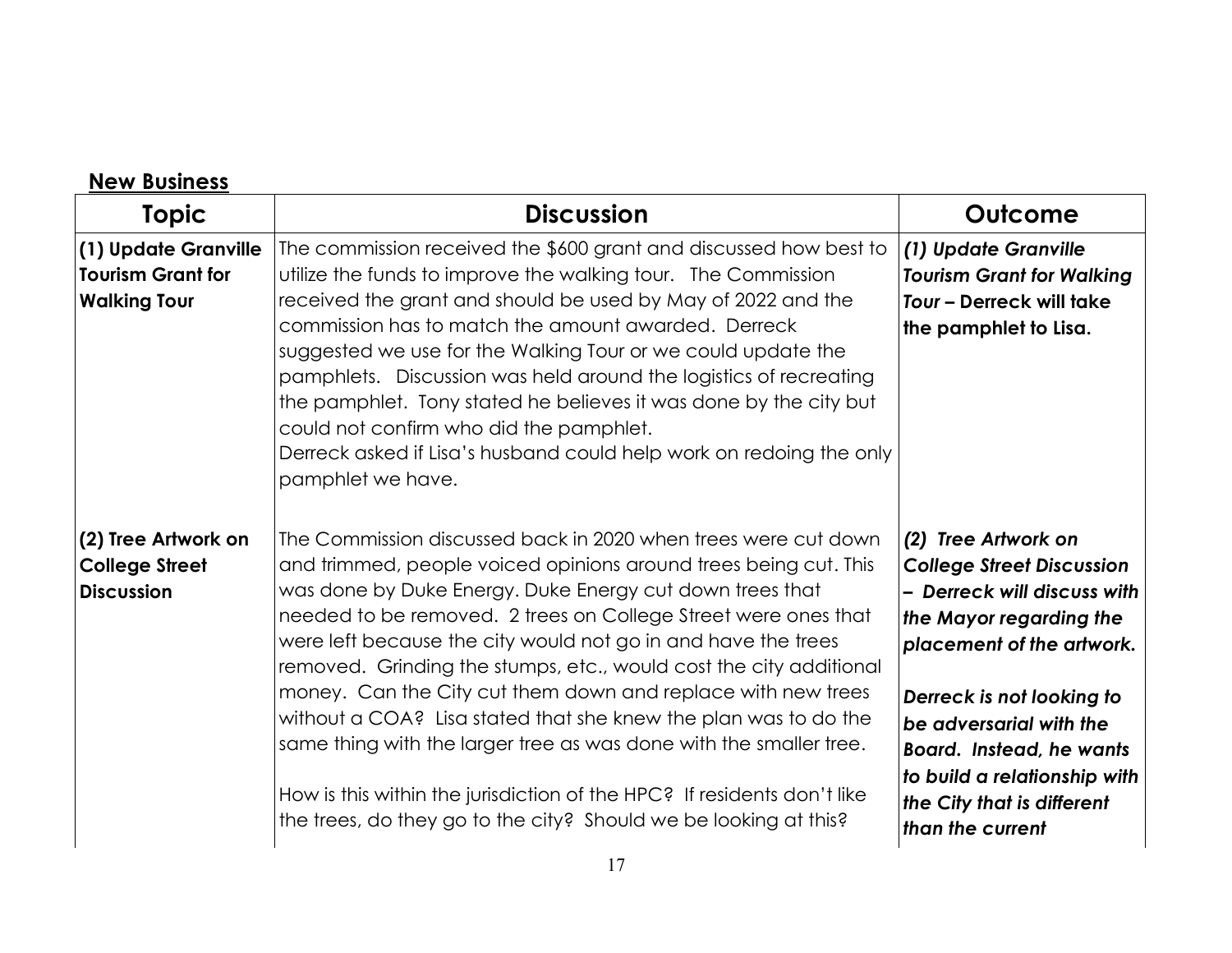|                                      | Should the Commission be looking into this? What should the<br>Commission be doing in regards to the trees? David stated he<br>thought that if inside of historic boundary marker, unless specific<br>documented exceptions. It would be pulled from Historic<br>Preservation Ordinance. Should the artwork submit a request to be<br>approved? Is the artwork exempt from review? Tony Armento<br>stated it is not exempt from review. He cited Section 8. Section 8<br>states that this is one of the elements that would require submission<br>of a COA. Required for all exterior work, above ground utility<br>structures. It was stated that the Ordinance has been violated<br>since a COA was not submitted regarding the artwork. | relationship. There is some<br>disagreement regarding<br>the current perception of<br>the HPC by the overall<br>community.<br>Tony stated the city knows<br>to submit a COA for the<br>round-a-bout and other<br>things.<br>Derreck will report back<br>to the Commission. |
|--------------------------------------|--------------------------------------------------------------------------------------------------------------------------------------------------------------------------------------------------------------------------------------------------------------------------------------------------------------------------------------------------------------------------------------------------------------------------------------------------------------------------------------------------------------------------------------------------------------------------------------------------------------------------------------------------------------------------------------------------------------------------------------------|----------------------------------------------------------------------------------------------------------------------------------------------------------------------------------------------------------------------------------------------------------------------------|
| (3) Stone Wall<br><b>Restoration</b> | David wanted to discuss the historic stone wall on Williamsboro<br>Street, between Cooper and Military Streets. Is that something that<br>is a potential landmark we should try to save?<br>Tony stated a survey of historic features in Oxford. He did not<br>remember if the status was requested. He stated he felt certain<br>that the focus was on the 2 cemeteries. He stated there is a<br>landmark at the Episcopal Church. It has been many years since<br>the survey was completed.                                                                                                                                                                                                                                              | (3) Stone Wall Restoration                                                                                                                                                                                                                                                 |